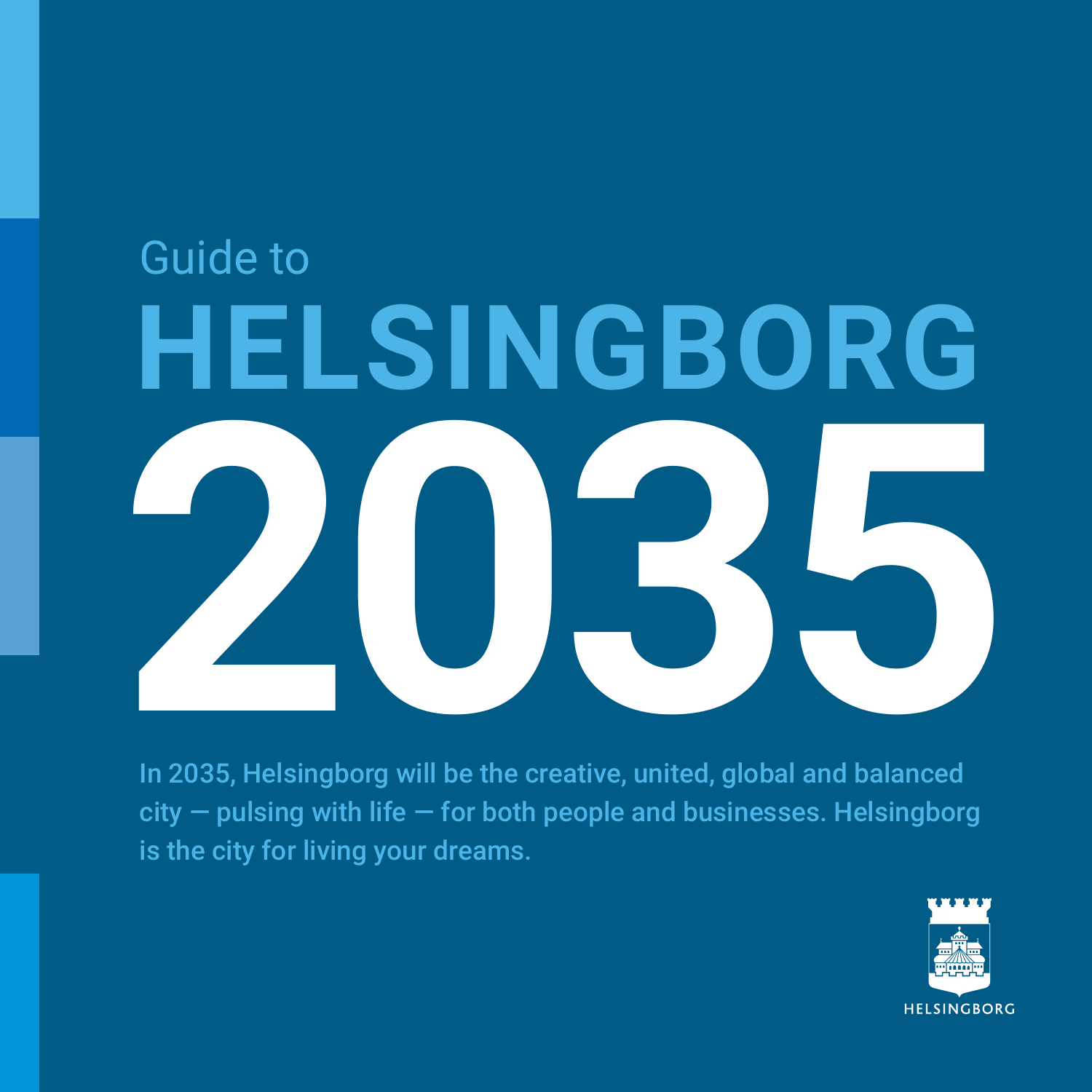### **One city. 9,000 coworkers. One vision.**

We are all unique. Each of us has a different story, a different life we're living. We have different needs and different dreams. We want different things. Yet we are also alike. We share the same here and now. We live in the same city with the same 24 hours each day. Now, we share the same future. Helsingborg has a long-term vision for our city, for all of us  $-$  Helsingborg 2035. A course for the future. We know what we want, what we're aiming for: an exciting, attractive and lasting community. A magnet for creativity and competence.

Helsingborg is the city for living your dreams.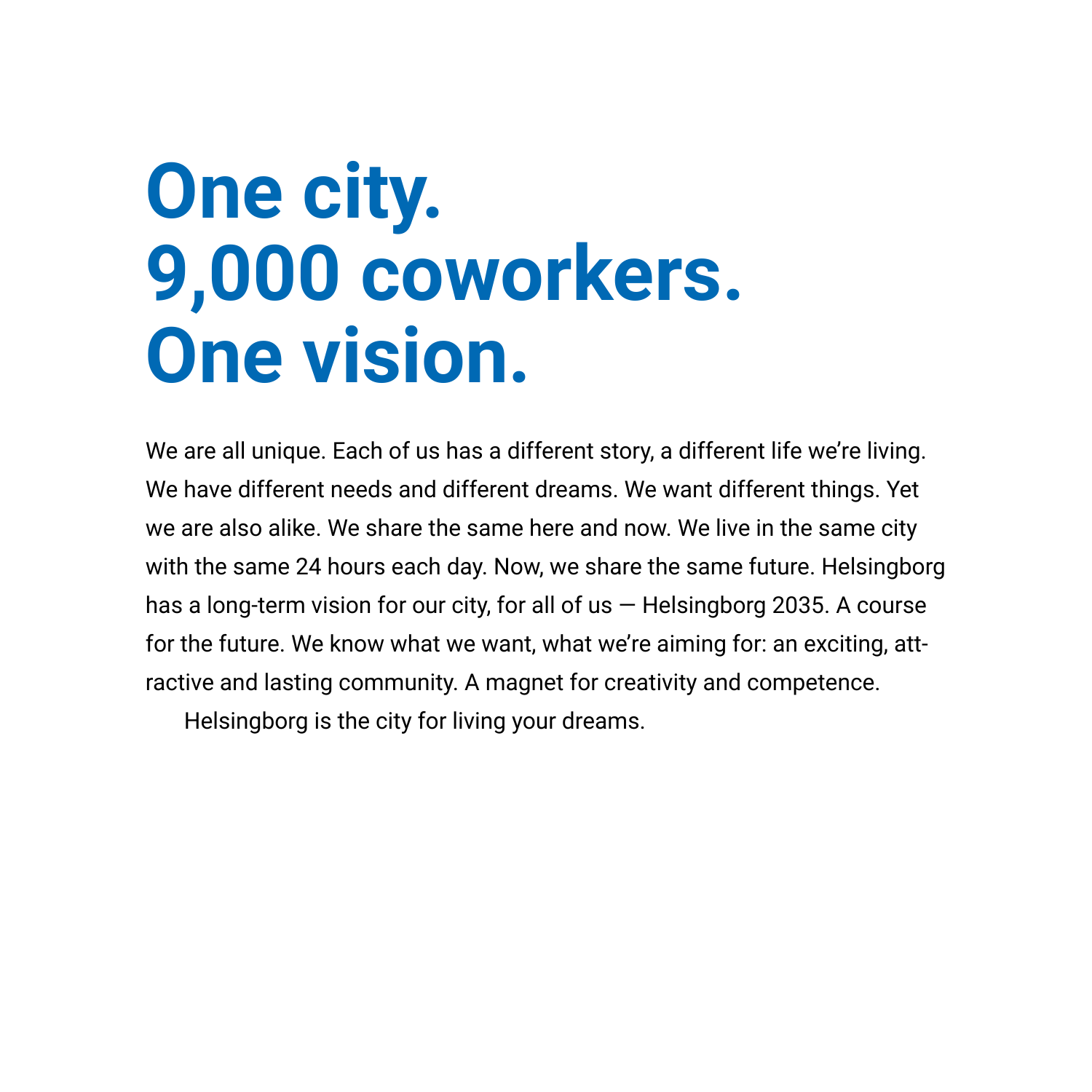## THE *creative* CITY

Here we have ideas, talents and role models. We have the best school for each child and the best climate for entrepreneurs. Here are possibilities for those who want to build, change, experience and move forward.

In Helsingborg exists synergy between research, business, culture and education. Here is a creative embryo with the university as its life force. Here exchanges and collaboration make exciting things happen.

Here we all contribute to the evolution of our city, and here we decide the course of our lives. Helsingborg is our city for living our dreams.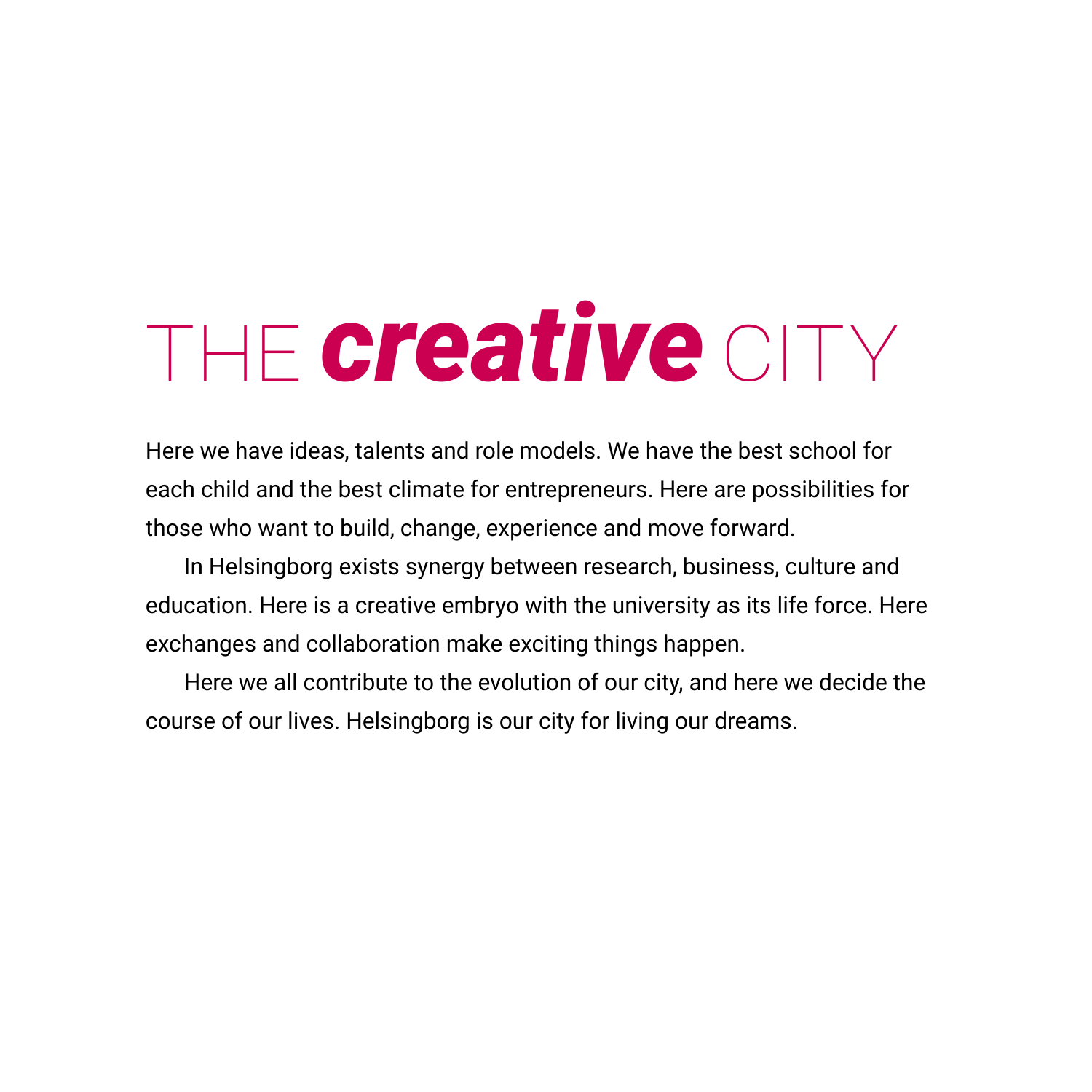# **THE vibrant** CITY

Here we have dreams and action, playfulness and seriousness. Here interactions happen, big and small, where people grow together. Here exist safe urban spaces, beautiful parks and entertaining events. Here every corner of the city pulses with life.

In Helsingborg are activities and experiences for every age. Here are vibrant cosmopolitan living, active sports and club scenes, and internationally renowned culture. Here thrive both the free-spirited arts and the grounded institutions.

Here unity and diversity coexist. Helsingborg is the natural choice for creativity, business and tourism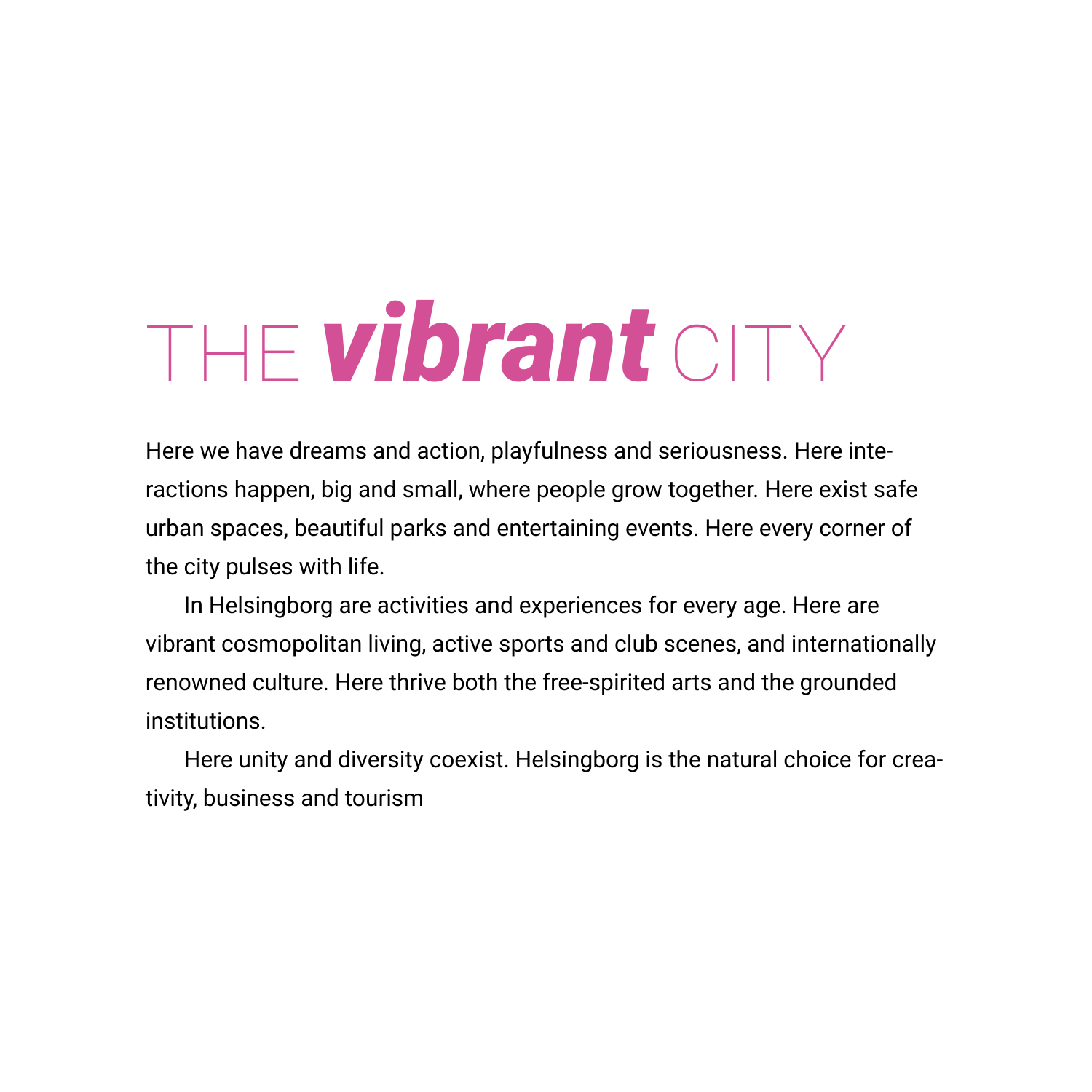# THE **united** CITY

Here we have fellowship, equality and tolerance. Here all people have equal opportunities. Here exist care and support for all.

In Helsingborg, we all influence the city's evolution and take a shared responsibility for our city. Here exist sustainable growth and lasting construction. We have lively residential areas and celebrated architecture. Here is a home for every taste and need.

With us reside pride, security and togetherness. Here it's easy to thrive. In Helsingborg lives the good life.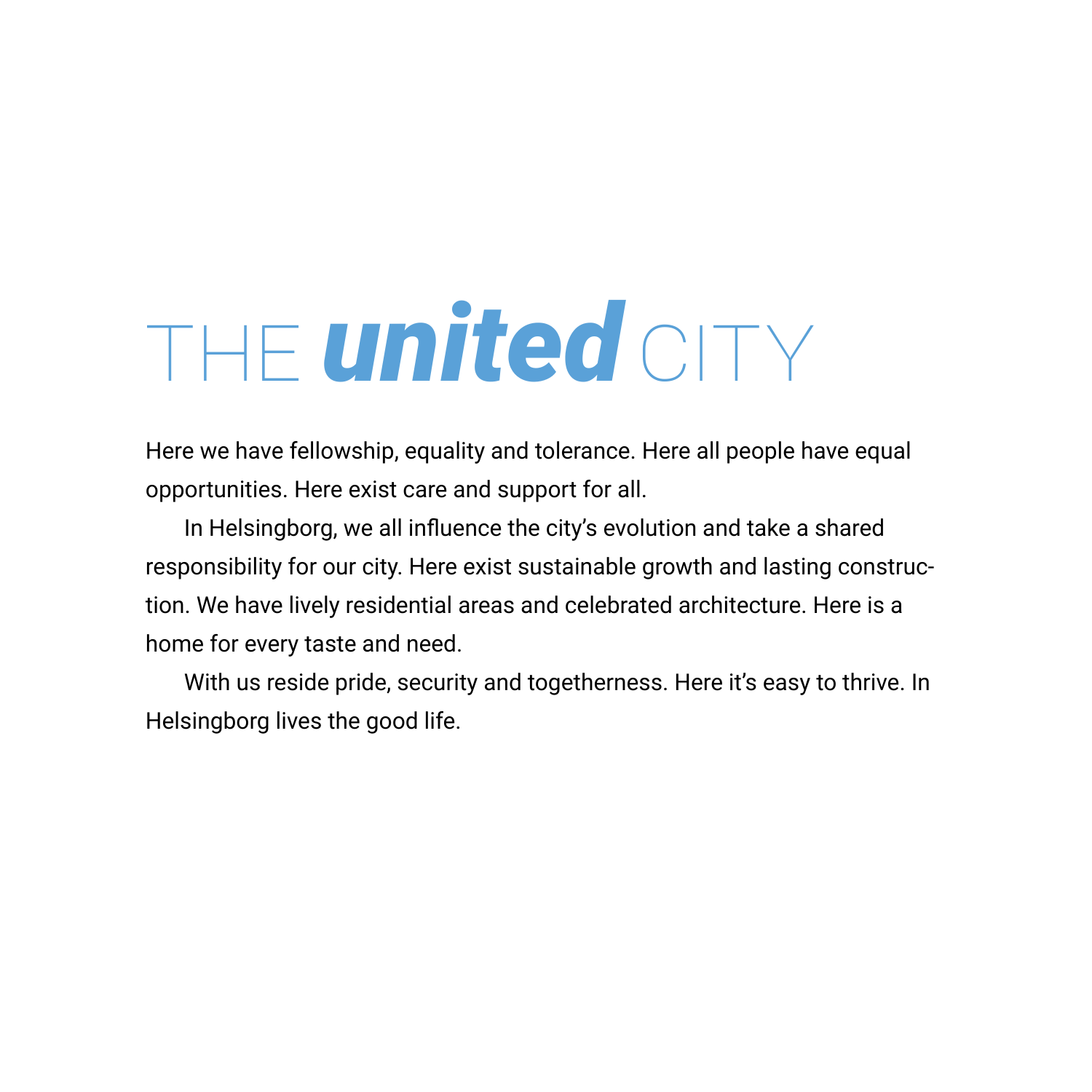# THE **global** CITY

With us reside curiosity, openness and optimism. We are the hub of northern Öresund — online and connected to the world. Here what happens around the world is close and relevant.

In Helsingborg exists smart infrastructure. Distances are short and our public transportation is pioneering. We have a high-speed train line as well as close connection with Denmark via a fixed link to Helsingør. Here are sustainable transport systems, advanced freight logistics and a strongly competitive port.

With us reside modern life and global perspective. Helsingborg is a role model for other cities.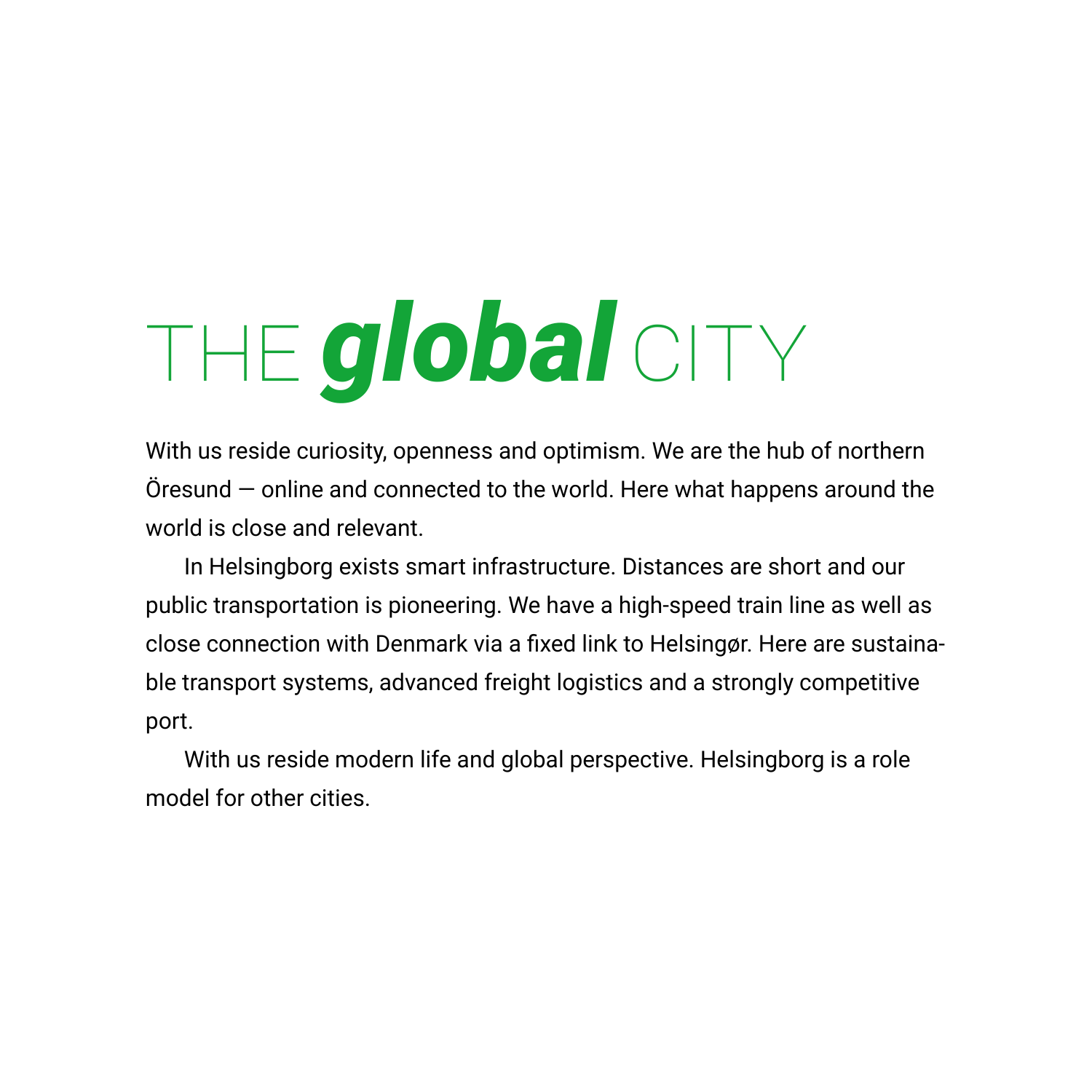# **THE balanced CITY**

With us resides insight into the codependency between humankind and nature. We take responsibility for how we use our energy sources and natural resources. Here we are well on our way toward a sustainable ecological footprint. We don't live beyond our natural means.

Helsingborg exists in a unique and beautiful setting. Here city, ocean and countryside meet. Here are stillness and rhythm, tradition and innovation, past and future. Here we have local, small-scale production, smart climate innovations, and sustainable environmental and energy initiatives. Here the water is clean and the air easy to breathe.

Everything in Helsingborg is done with social, environmental and ecological sustainability in focus. Here it's easy to make smart choices.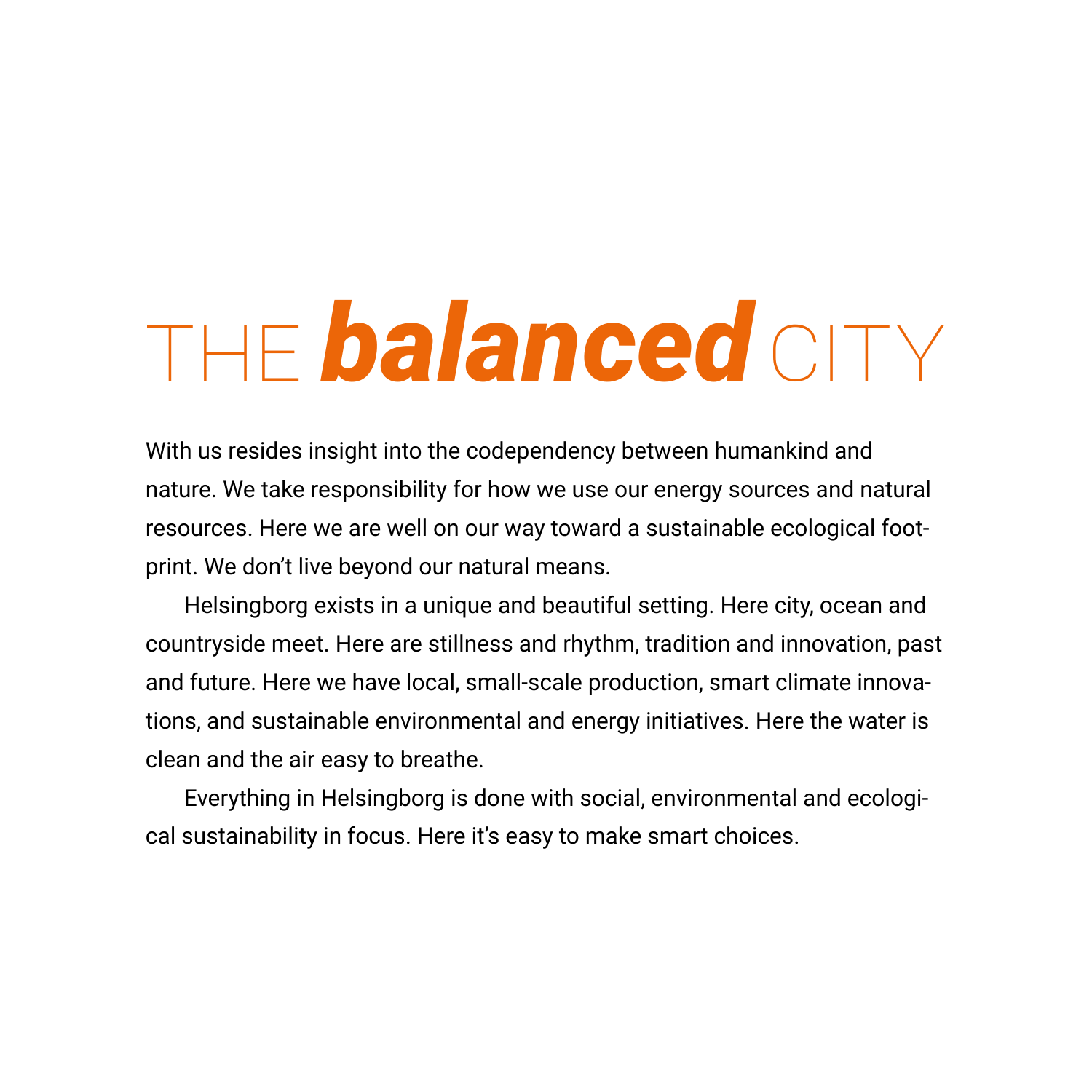### **Why an employee and leadership policy?**

### **9,000 coworkers. One city. One vision.**

We are all different. We have different tasks. We have different skills. We work in different places. But we are also alike. We share the same mission. We will cultivate Helsingborg. And we will offer service and services of the highest quality. Now we're heading in the same direction: Helsingborg has a shared, long-term vision. We know what we want for our organization, what we're aiming for: an exciting, attractive and lasting workplace. A magnet for creativity and competence.

Helsingborg City is our organization for living our dreams.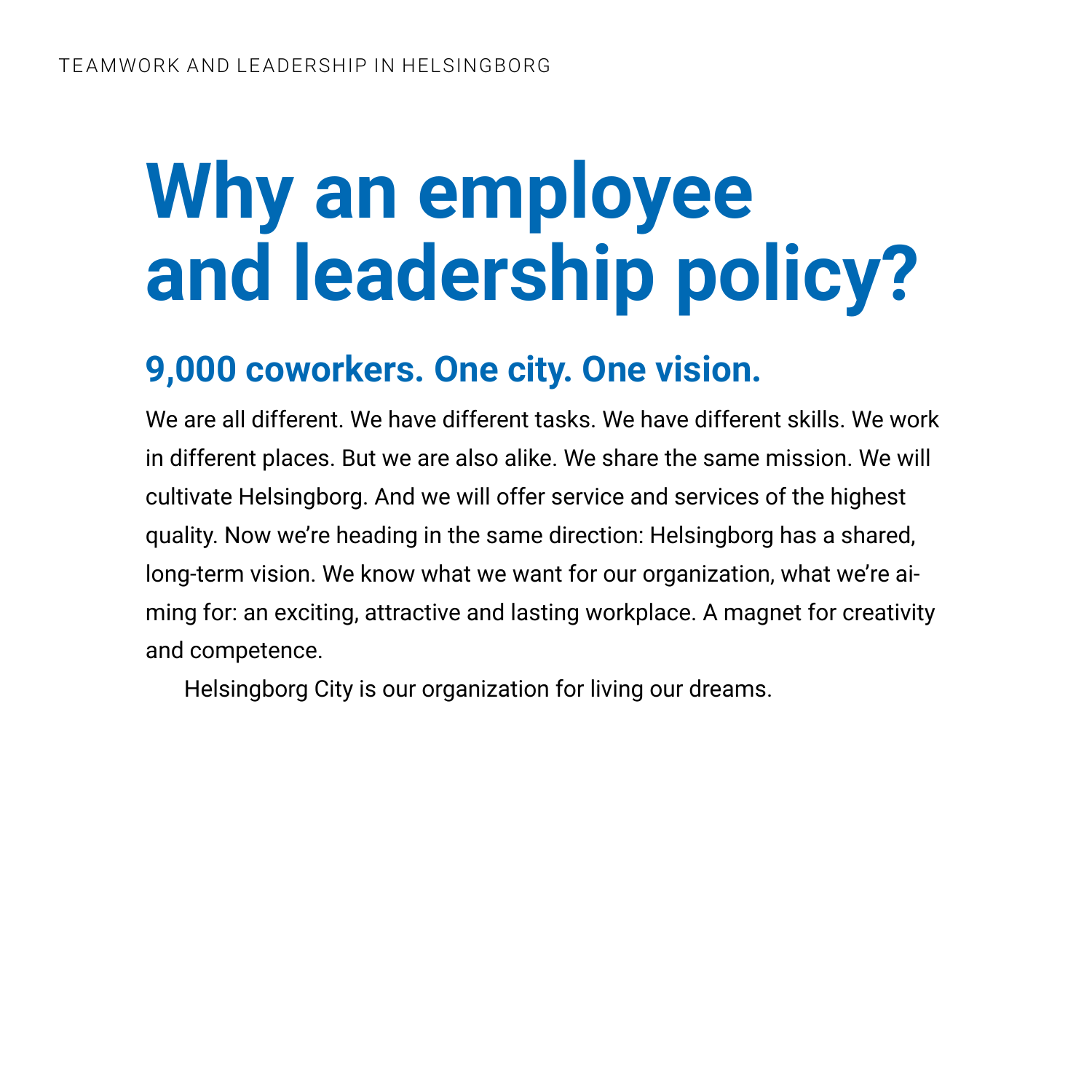### **Our teamwork**

Helsingborg City will be one of the country's most attractive employers. That requires coworkers who are motivated, engaged in and proud of their mission. It requires that each of us have a sincere desire to develop and improve. Employment in Helsingborg City is about how I do my job, how I interact with and treat different people and groups I serve, as well as how I work together with managers and colleagues.

Employees at Helsingborg City demand an inspiring, energetic and brave leadership  $-$  a leadership that sets the course for how to achieve the city's vision and political goals.

Employment also demands that everyone take responsibility for their tasks, create value for the different people and groups we serve, and work together to reach our common goals.

Progress for employees and leadership go hand in hand.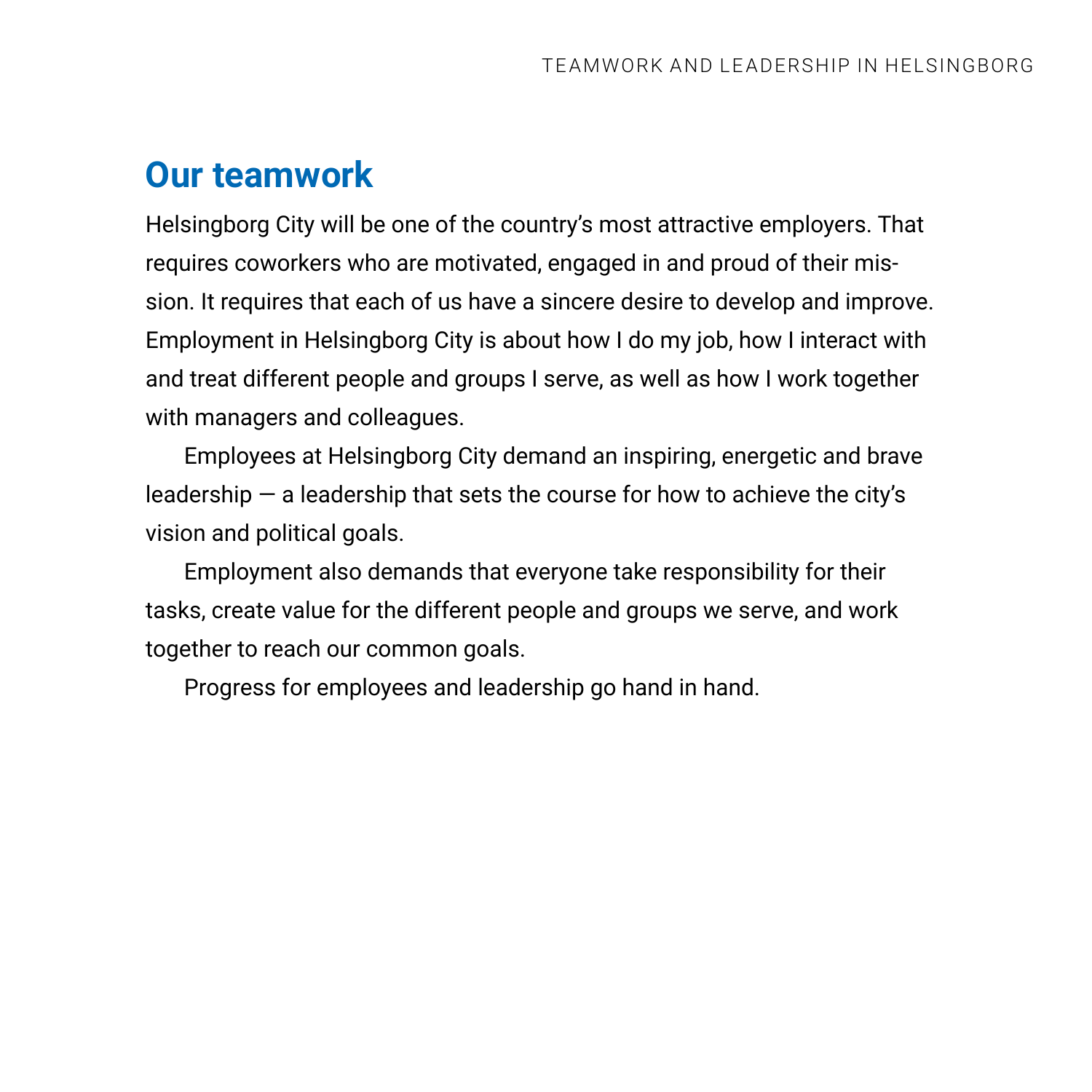### **Our leadership**

Helsingborg City will be one of the country's most attractive employers. That craves an inspiring leadership that kindles employees' motivation, commitment and desire to develop and improve.

As a manager, I shoulder the responsibility of leader and representative for my employer. I am accountable for employees, finances and the fulfillment of our organization's duties with the results and quality that residents and elected officials should be able to expect.

As a leader, I have my coworkers trust to lead them in our shared mission. Our elected officials set the course. My task is to clarify and communicate goals and directions, which I inspire my colleagues to follow. I create a culture in which enthusiasm, job satisfaction and talents grow, and in which differences are incorporated in a valuable way. I lead and coach my colleagues to meet challenges and achieve shared goals together as a team.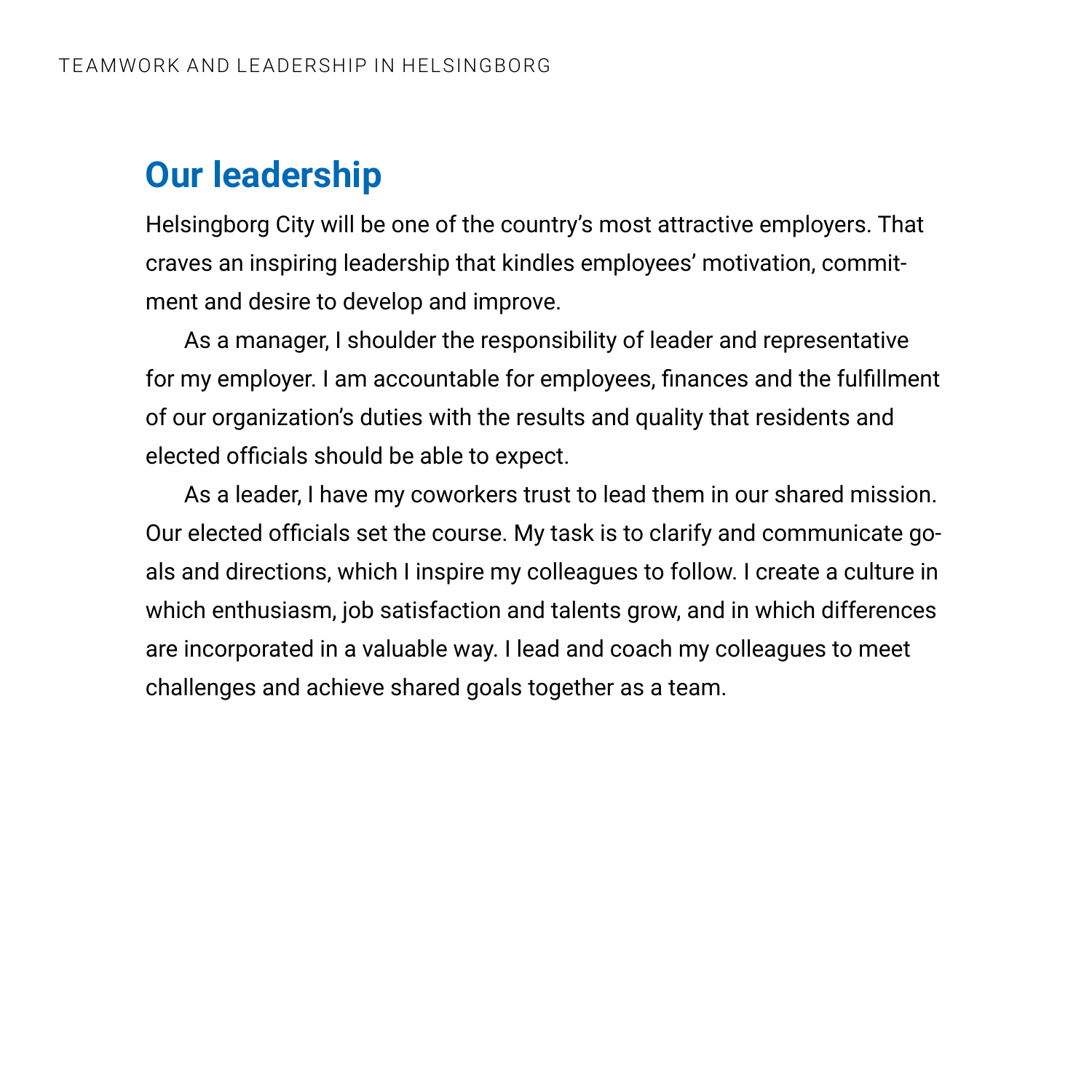### **Employees and leaders in harmony**

#### **EMPLOYEES**

#### I WANT TO **SUCCEED**

I have an active, engaging approach to both understanding and accomplishing my assignment.

#### I CREATE **VALUE**

I create value by, in each unique situation, putting the needs of different people and businesses in focus.

#### I **COLLABORATE**

I share freely of my knowledge and competence so that we, together, deliver services of the highest quality  $-$  every time.

#### I **LEAD** MYSELF

I know the values that guide our mission and my part in it, as well as how I can use my strengths to strengthen our team.

#### **LEADERSHIP**

#### I WANT TO **SUCCEED**

I have confidence in my colleagues' skills and give them the opportunities to take responsibility for how to accomplish the assignment.

#### I CREATE **VALUE**

I develop an effective organization that focuses on value for Helsingborg's citizens.

#### I **COOPERATE/COLLABORATE**

I take responsibility for understanding and communicating the reasons for our assignment as well as the expectations put on me and on the results we will deliver together.

#### I **LEAD** MYSELF

I know myself, how I'm perceived, and how I affect others. I constantly work on strengthening my leadership skills.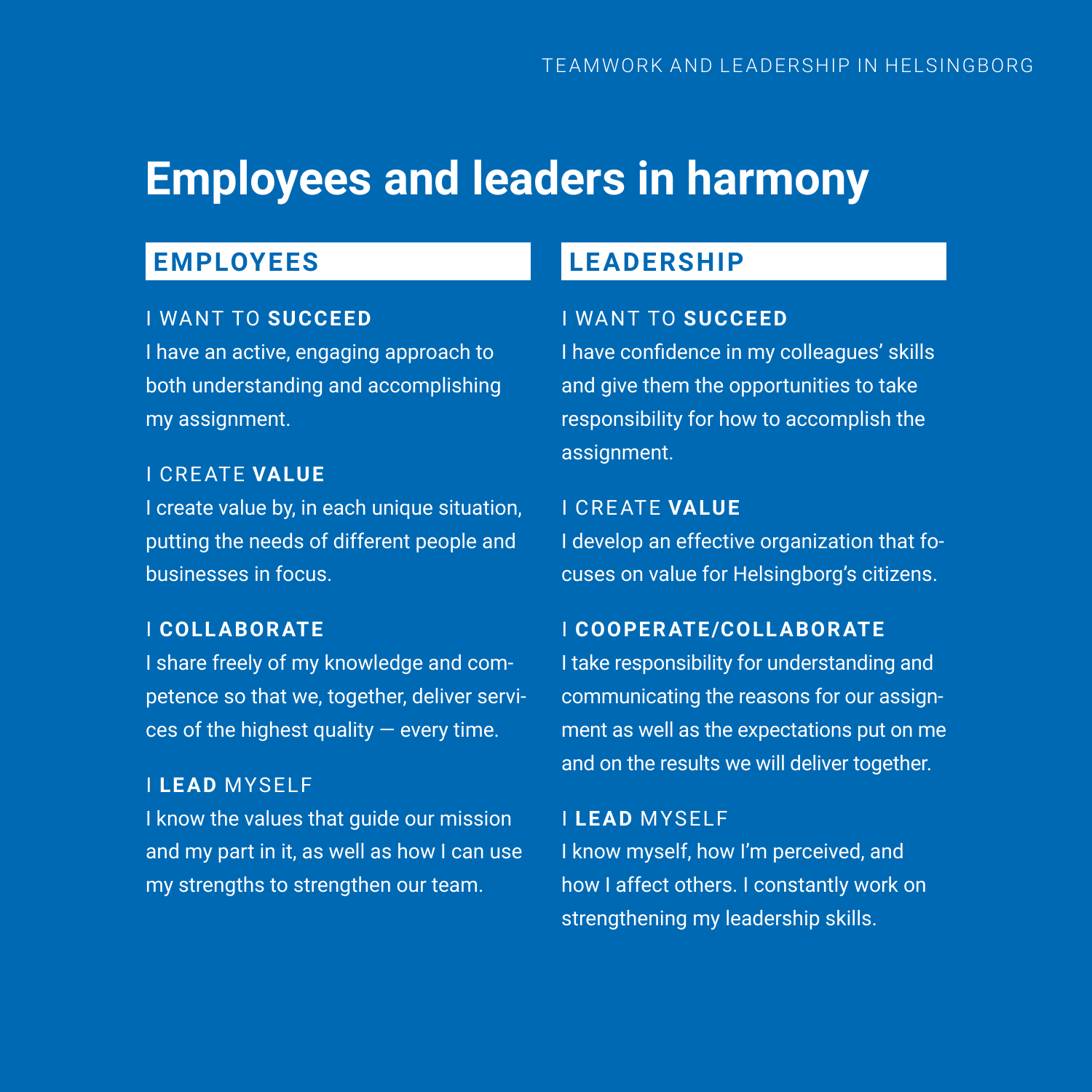### **How do we approach our work to achieve our vision?**

Vision Helsingborg 2035 guides us in setting our objectives and managing our performance. It inspires us, activates us, and challenges us to articulate and prioritize goals and activities that develop our business and processes. The vision helps us build a socially, environmentally and economically sustainable Helsingborg for people and businesses.

At the start of each political term, the political majority describes their desired direction for the coming period in a program for the term of office. The city council makes decisions about the city's scorecard and the corporations' owner directives based on this program. The city's scorecard and the corporations' owner directives are the starting point when committees, boards and organizations decide on their goals and plans.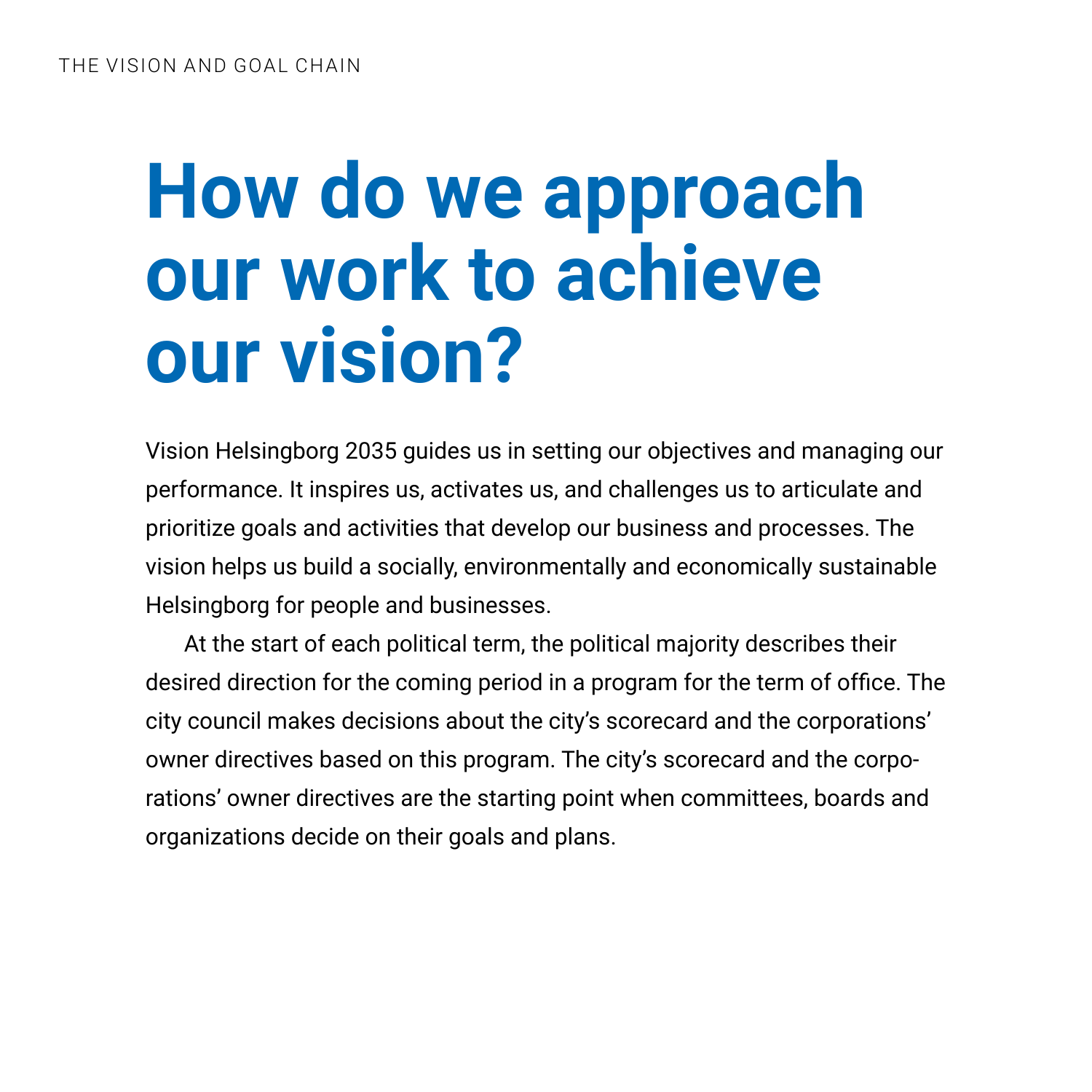During personnel reviews, each employee's assignments and personal goals are formulated based on the organization's mission and targets.

To achieve our vision for Helsingborg 2035, we need to know what opportunities and threats we'll meet along the way. For that reason, we create a trend and market analysis each year. The analysis serves as a basis for planning, contributing to a strong overview for our goal and course adjustments towards Helsingborg 2035.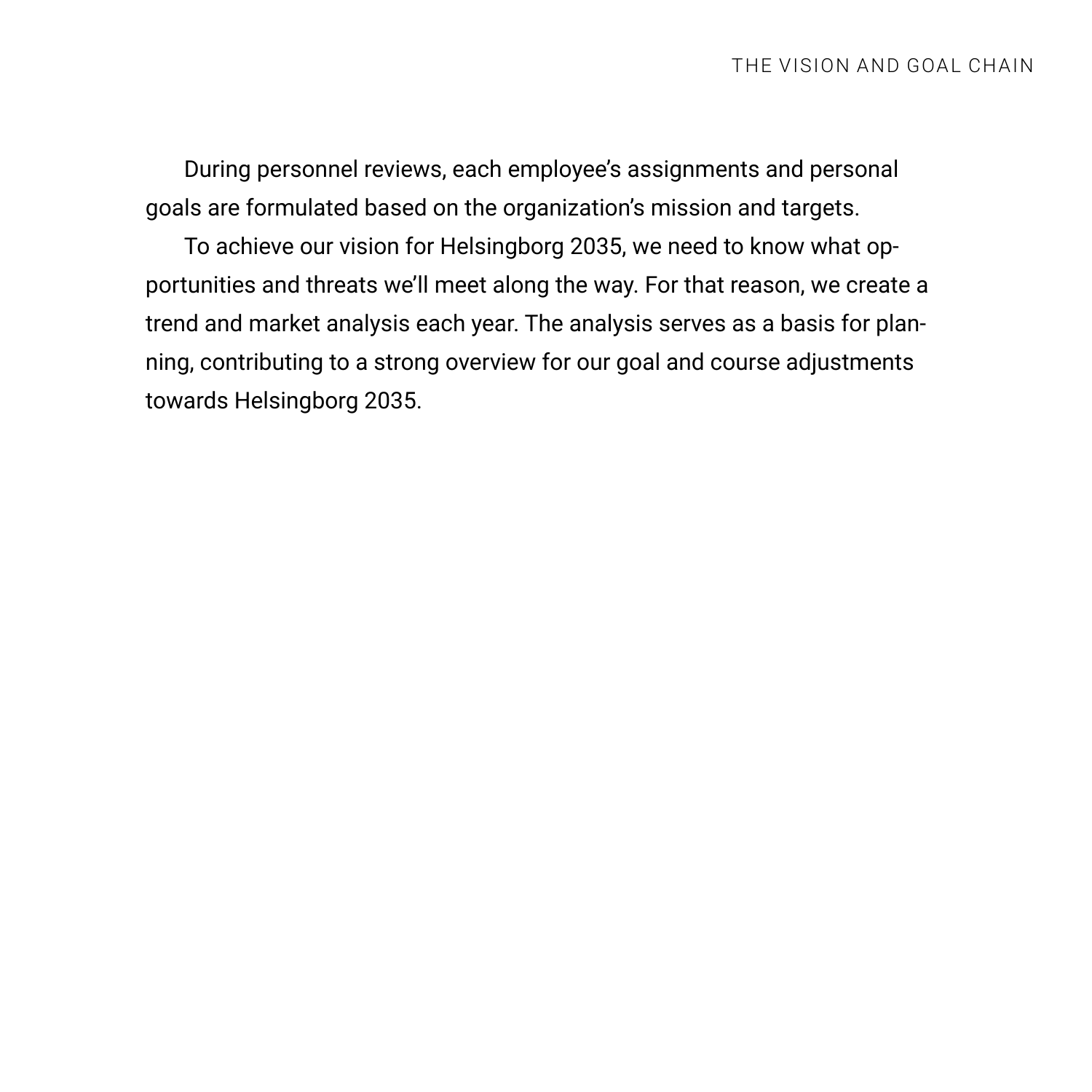### **The goal chain targets at various levels**

The goal chain means the organization has targets at various levels, and ensures that political resolutions reach throughout the organization. Together, we create a chain of completed goals leading us toward Helsingborg 2035 and sustainable development.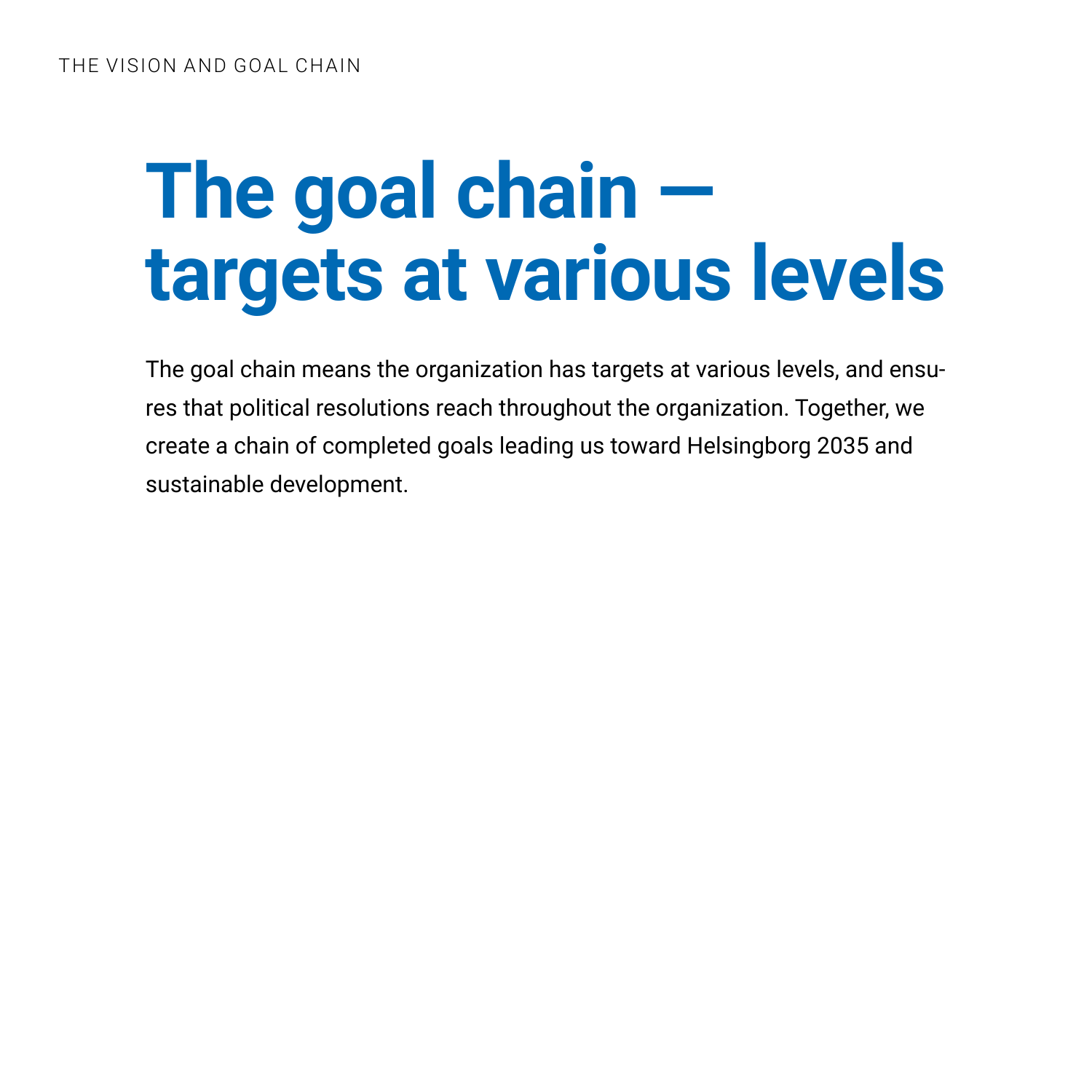### **Vision Helsingborg 2035**

#### **CREATIVE VIBRANT UNITED GLOBAL BALANCED**

#### Sustainable development

#### **THE GOAL CHAIN**